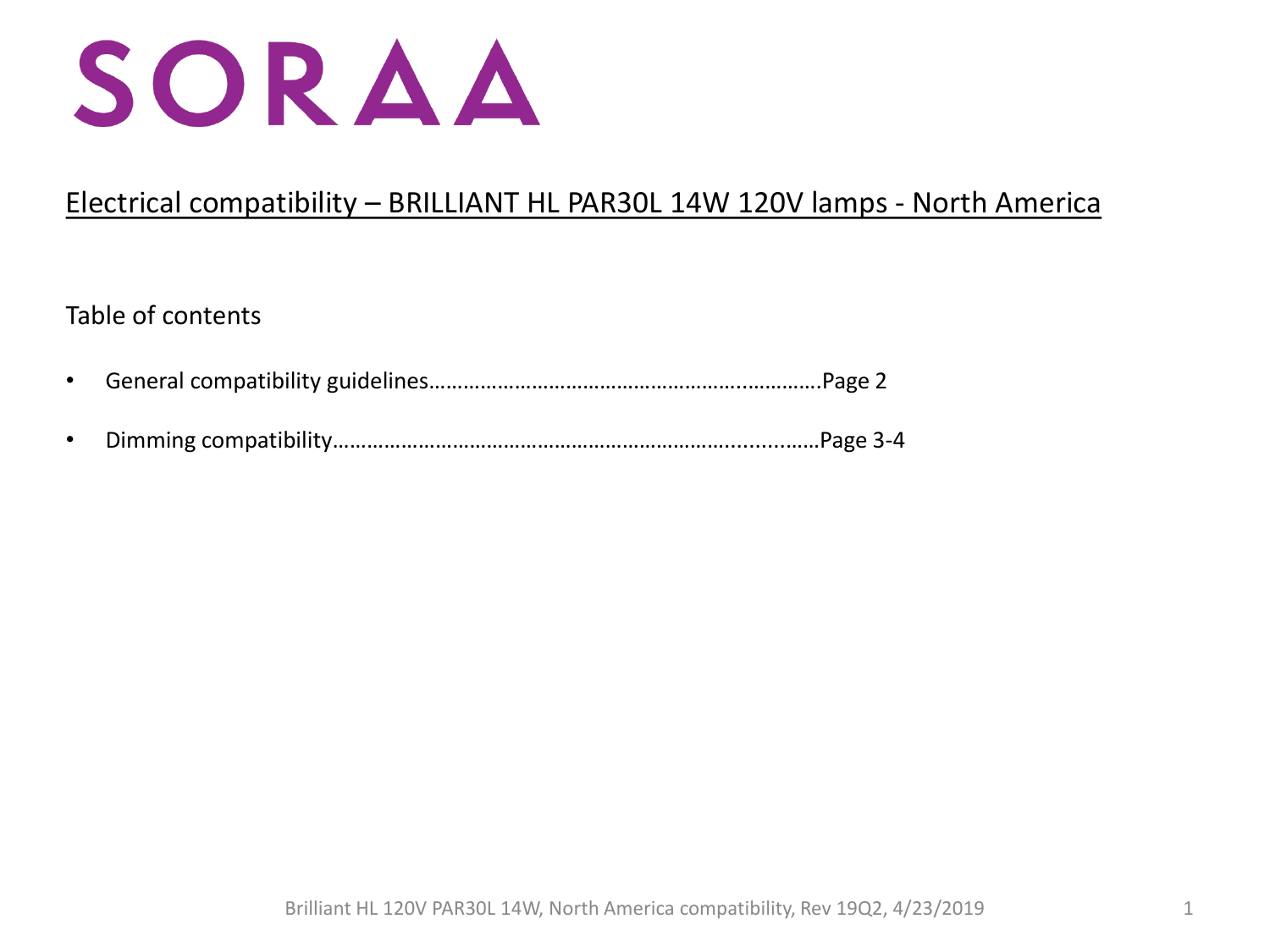### **General compatibility guidelines**

#### **Scope**

This document provides the basic guidelines regards electrical compatibility of SORAA Brilliant HL 120V PAR30L lamps and compatibility tables.

#### **Dimmer Compatibility**

SORAA Brilliant HL 120V PAR30L lamps are made to work with trailing edge (reverse phase) and leading edge (forward phase) phase cut dimmers. However, the use of trailing edge dimmers is preferred and will show in general better behavior .

Dimmer compatibility tables are available on this document.

The percentages for each dimmer combination are the percentage of light output that we were able to dim down to without seeing any problems like flicker/shimmer. Anything 30% or above is considered not compatible and you will see a "NC" in a grey cell.

There might be a minimum wattage load on the dimmer. If this minimum load is not met, there might be compatibility issues.

#### **Maximum number of lamps on a dimmer**

The following need to be considered when determining the amount of lamps on a dimmer.

- 1. SORAA tests have been carried out with 1 lamp unless stated otherwise.
- 2. There is a repetitive, very brief current spike the LED lamp will see twice per cycle. This current spike has to be provided by the dimmer, and will affect the recommended lamp load on each dimmer.
- 3. Ultimately the dimmer manufacturer is the only one with authority to rate their product, but SORAA can give an Engineering estimate.
- 4. We recommend to use a 5.0 de-rating factor for incandescent/halogen dimmers loaded with our 120V lamps.

#### **For example for a 500W dimmer it would mean 500/5 = 100W of LED, so an estimated maximum of 7 lamps 14W.**

### **Disclaimer**

Compatibility tests are conducted by Soraa only as guidance for the user.

All tests are conducted under bench conditions; results may differ from test results depending on conditions at the application site.

Results may vary due to variability in component choices and manufacturing processes by the transformer and dimmer manufacturers.

For more information on the dimmers/transformers, please find specs on the manufacturer's website.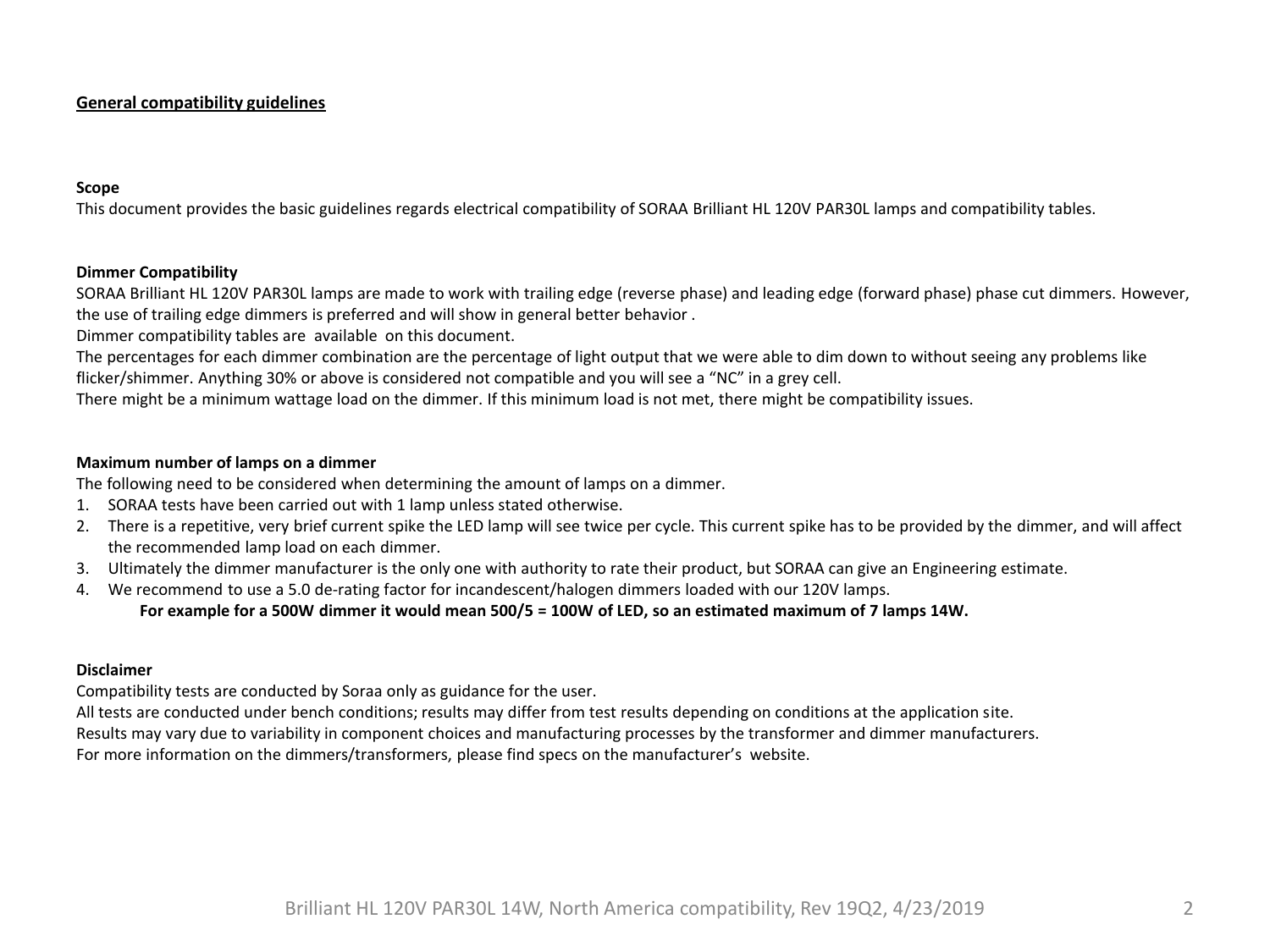## **SORAA BRILLIANT HL PAR30L 120V 14W - DIMMER COMPATIBILITY LIST - North America**

| <b>Dimmer</b><br>Manufacturer | <b>Dimmer family</b>                | <b>Dimmer Model</b>     | <b>Dimming phase</b> | <b>Number of lamps</b><br>per dimmer tested | Dim (%) | <b>Comments</b> |
|-------------------------------|-------------------------------------|-------------------------|----------------------|---------------------------------------------|---------|-----------------|
| Creston                       |                                     | DIN-1DIMU4              | Reverse              | 5                                           | 4%      |                 |
| Lutron                        | Caseta                              | PD-5NE                  | Reverse              | 5                                           | 5%      |                 |
| Lutron                        | Diva                                | DVCL-153P               | Forward              | 5                                           | 4%      |                 |
| Lutron                        | Diva                                | DVELV-300P              | Reverse              | 5                                           | 3%      |                 |
| Lutron                        | Diva                                | DVLV-600P               | Forward              | 5                                           | 10%     |                 |
| Lutron                        | Grafik Eye QS                       | QSGRJ-3P                | Forward              | 5                                           | 5%      |                 |
| Lutron                        | Interface                           | PHPM with Grafik Eye QS | Reverse              | 5                                           | 1%      |                 |
| Lutron                        | Maestro                             | MACL-153M               | Forward              | 5                                           | 9%      |                 |
| Lutron                        | Radio Ra2                           | RRD-6NA                 | Reverse              | 5                                           | 3%      |                 |
| Lutron                        | Remote Power Modules<br>/ Homeworks | HW / LP-RPM-4A-120      | Reverse              | 5                                           | 3%      |                 |
| Lutron                        | Skylark                             | <b>SLV-600P</b>         | Forward              | 5                                           | 7%      |                 |
| Lutron                        | Skylark                             | SELV-300P               | Reverse              | 5                                           | 3%      |                 |
| Marlin                        | Stellar RMS 4                       | Stellar RMS 4           | Reverse              | 5                                           | 4%      |                 |